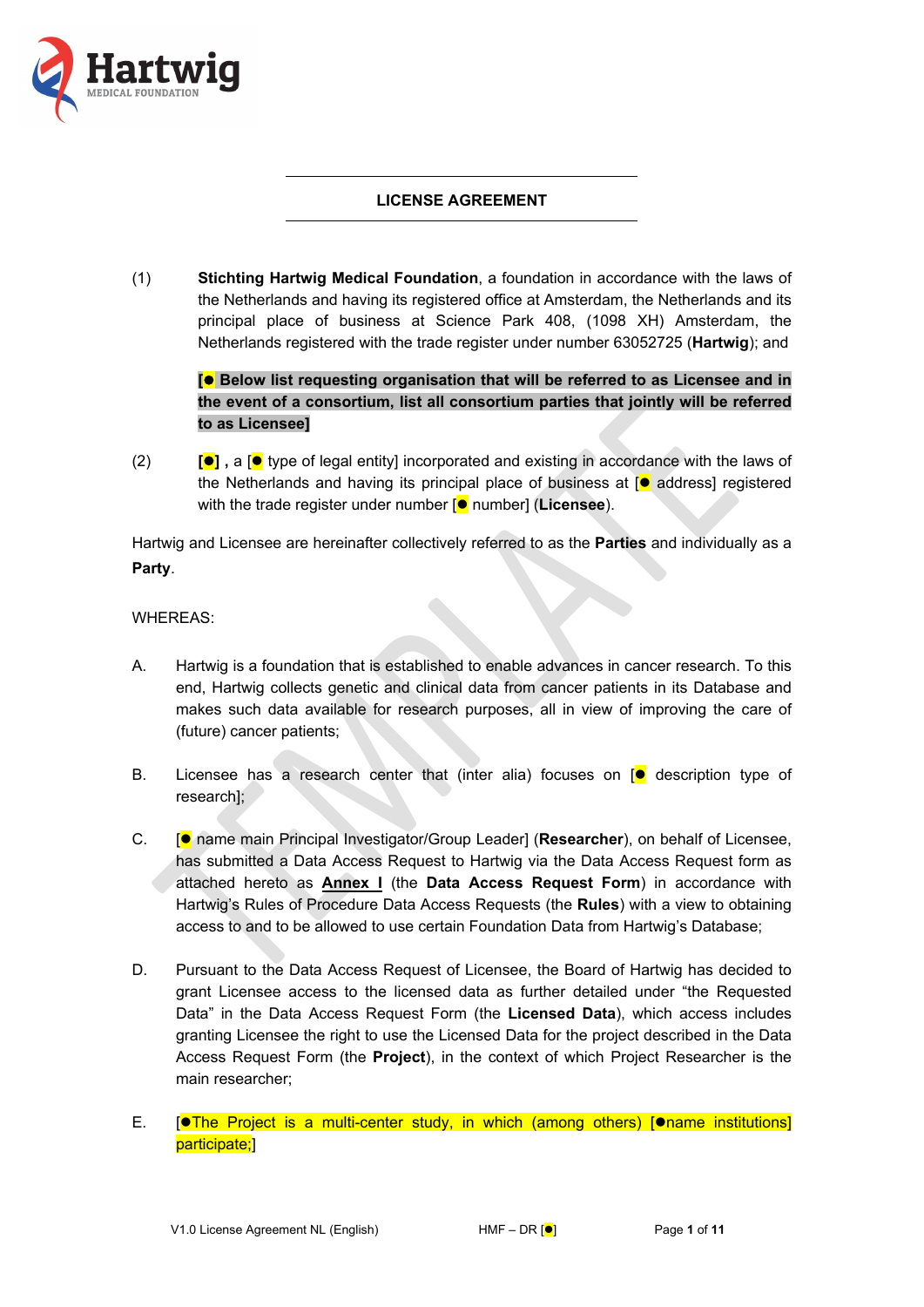

F. The Parties now wish to lay down the terms and conditions under which the Licensed Data are disclosed to Licensee in this license agreement (the **Agreement**).

IT IS AGREED as follows:

### **1 Definitions**

- 1.1 In this Agreement, terms identifiable by the use of (an) (initial) capital letter(s) shall have the meaning given thereto in the Rules, as attached to this Agreement as **Annex II**.
- 1.2 In case of any differences and/or inconsistencies between this Agreement and the Rules, the terms and definitions (and meanings thereof) set out in this Agreement shall prevail.

### **2 Scope**

- 2.1 Hartwig herewith grants to Licensee, and Licensee herewith accepts, a temporary, non-exclusive and non-transferable license to use the Licensed Data subject to the terms and conditions of this Agreement.
- 2.2 The license granted hereunder is limited to the use of the Licensed Data by Licensee for the purpose(s) set forth in the Data Access Request Form. Licensee explicitly agrees that it shall not use the Licensed Data for any other purpose.

### **3 Compliance**

- <span id="page-1-0"></span>3.1 During the term of this Agreement, the Licensee shall comply with all requirements in the Rules, the Guiding Principles and the Board Decision. Any commitments made by the Licensee in the Data Access Request Form and the subsequent procedure that resulted in the Board Decision, will remain binding upon the Licensee towards Hartwig during the term of this Agreement.
- <span id="page-1-2"></span>3.2 The Licensee shall see to it that the Researcher, in [his/her] capacity of main researcher of the Project, as well as other persons who  $\int \bullet$  and entities or institutions that] participate in the Project, comply with the obligations under clause [3.1](#page-1-0) of this Agreement and this Agreement.
- 3.3 In case the Researcher is replaced by another person for any reason whatsoever, the Licensee shall ensure that the person replacing the Researcher shall have the same level of experience, knowledge and expertise as the Researcher. The Licensee shall also ensure that the replacing person shall be bound by and shall abide to the obligations of the Researcher under this Agreement.

### <span id="page-1-3"></span>**4 Delivery / transmission of the Licensed Data**

<span id="page-1-1"></span>4.1 Hartwig shall make the Licensed Data available to Licensee for a period of  $\lceil \bullet \rfloor$  one (1) year][ $\bullet$ two (2) years] as from the date on which this Agreement is signed by both Parties (the **Effective Date**).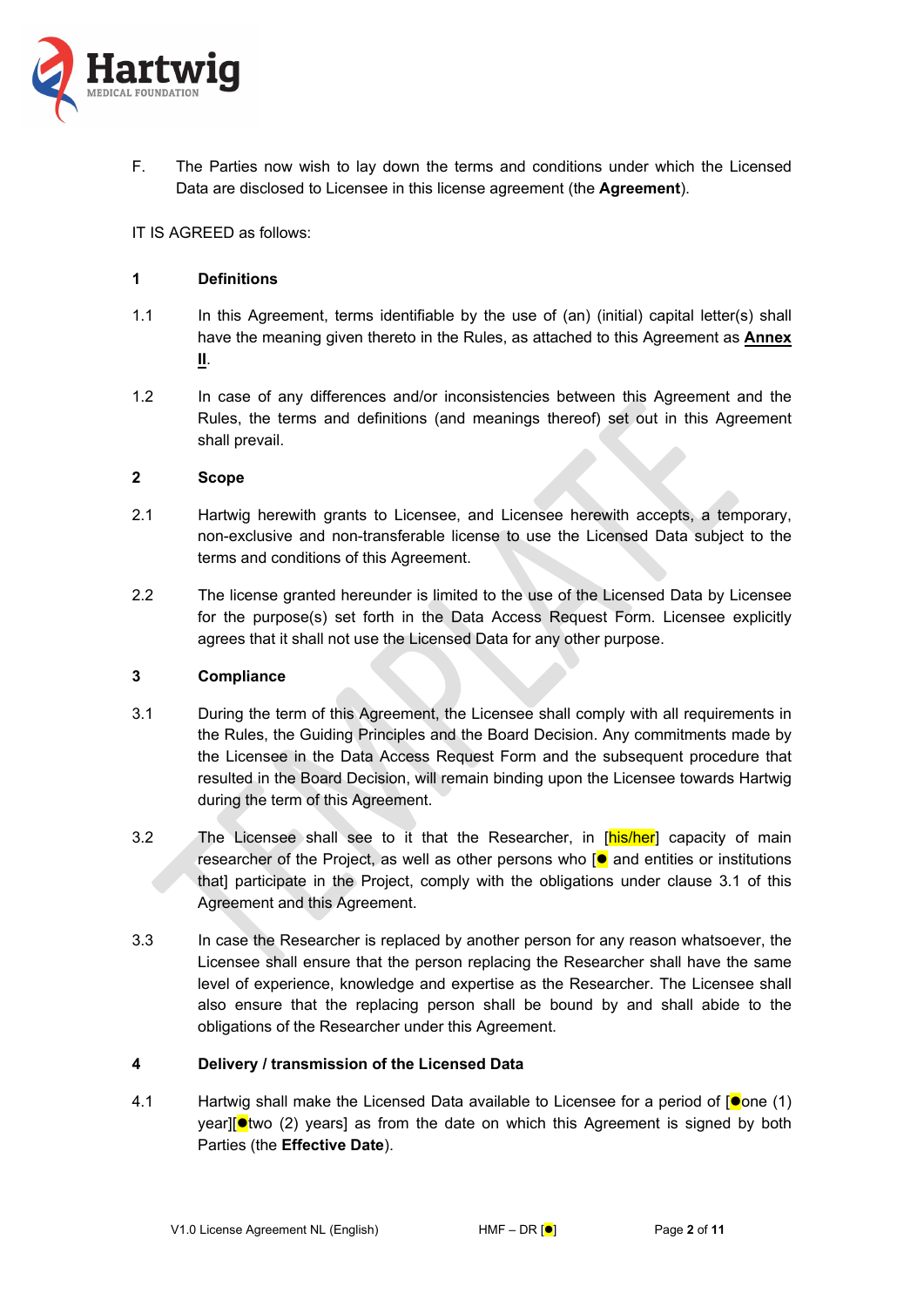

- 4.2 After an initial period of  $\left[\bullet\right]$ six (6) months $\left|\left[\bullet\right]$ one (1) year] as from the Effective Date, Licensee is entitled to a yearly update of the Licensed Data. Upon request of the Licensee, Hartwig shall make available to Licensee updated information related to the Licensed Data that have been made available to Licensee, as well as additional Foundation Data that became available in the Database since the Data Access Request of Licensee and exactly match the Requested Data as set forth in the Data Access Request Form. As from this moment, the update of the Licensed Data made available by Hartwig to Licensee shall, in addition to the Licensed Data made available to the Licensee earlier, be regarded as Licensed Data under this Agreement. For the avoidance of doubt, this means that the Licensed Data including any updates thereto are made available to the Licensee for a (total) period of  $\phi$  one (1) year] $\phi$  two (2) years] as from the Effective Date.
- 4.3 Hartwig shall make the Licensed Data factually available to the Licensee by making the Licensed Data available to the Licensee via Google Cloud Platform.
- 4.4 Only the Researcher, as well as the other persons within the organization of the Licensee who participate in the Project and are listed on the Data Access Request Form (the **Data Contacts**), shall have access to the Licensed Data made available via Google Cloud Platform.
- 4.5 The Licensee ensures that the Researcher as well as mentioned Data Contacts are informed of and will abide by the provisions as set forth in this article of the Agreement. The Licensee is fully responsible and liable for the access to and the further use of the Google Cloud Platform, the Licensed Data and other data in the Google Cloud Platform by the Researcher and the Data Contacts in accordance with the terms of this Agreement.
- 4.6 In order to have access to the Licensed Data for further use of those Licensed Data by Licensee in accordance with this Agreement, the Researcher and each of the Data Contacts shall create a Google Cloud account, which must have multi-factor authentication enabled. The access details to this Google Cloud account must be considered strictly personal and must be kept confidential by the Researcher and/or each of the relevant Data Contact. The Licensee shall ensure that the Researcher and/or the Data Contacts shall in no event share the access details of this Google Cloud account with third parties, including other persons within the organization of the Licensee.
- 4.7 The Licensee shall inform Hartwig as soon as the Researcher and/or the Data Contacts have created such Google Cloud account, after which notification Hartwig shall prepare the Licensed Data in the Google Cloud Platform for access to the Licensed Data by the Researcher and/or the Data Contacts on behalf of the Licensee. As soon as the Licensed Data have been made available in the Google Cloud Platform for the Researcher and/or the Data Contacts by Hartwig, the Researcher will receive a notification with further instructions to access the Licensed Data.
- 4.8 To ensure that only authorized persons have access to (the Licensed Data in) the Google Cloud Platform, Hartwig shall log (i) when and with what Google Cloud account access to the Licensed Data is obtained; and (ii) which Licensed Data have been available for access by the Researcher and/or the Data Contacts. These log files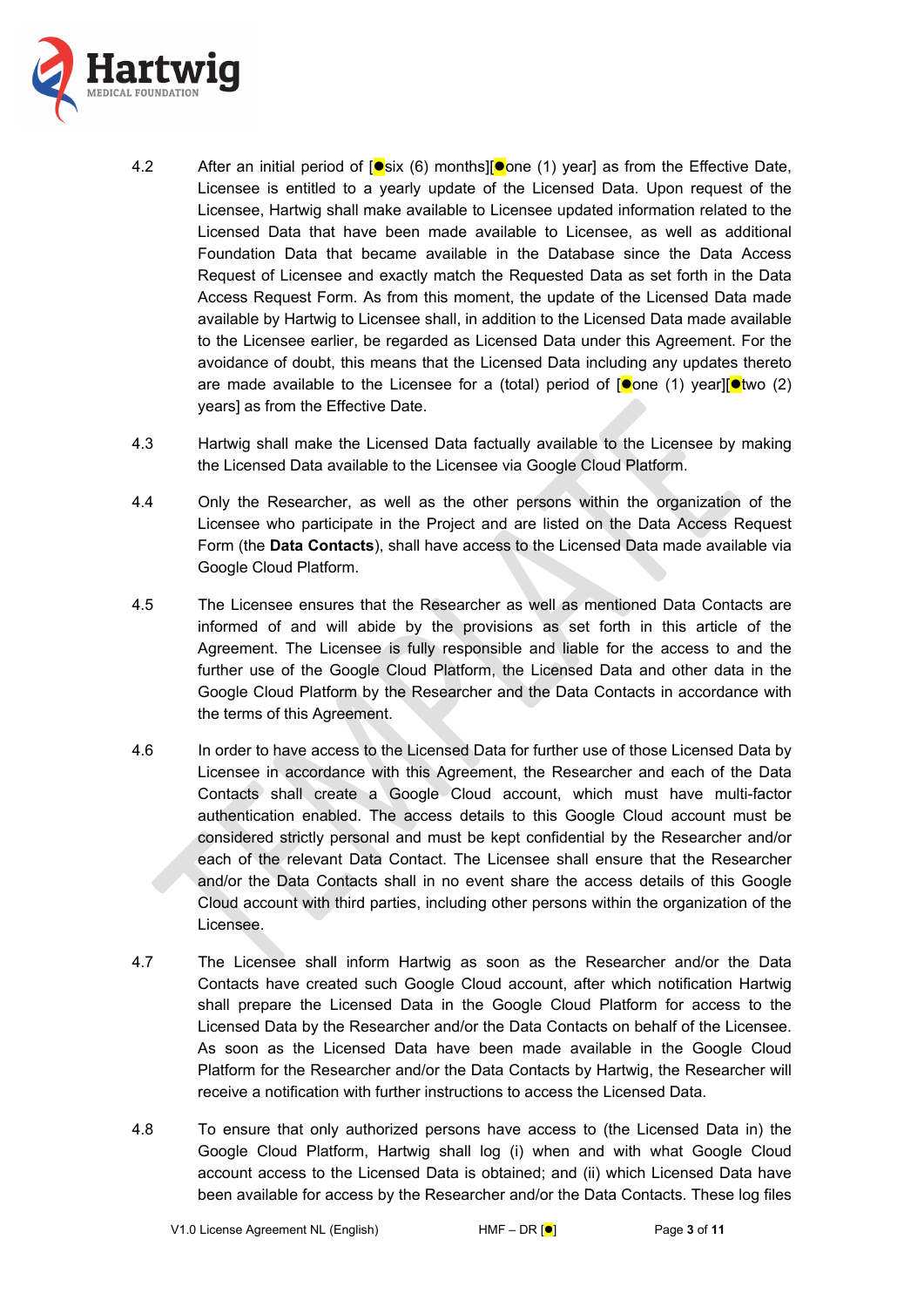

shall be kept by Hartwig no longer than necessary for the purposes for which the log files have been collected (and may, for example, be kept until identified irregularities have been fully investigated and dealt with).

- 4.9 In the unlikely event that the Researcher and/or the Data Contacts has/have accessed and/or downloaded other data than the Licensed Data, the Researcher and/or the Data Contacts shall promptly contact Hartwig and shall immediately destroy all (copies of) such data.
- 4.10 Where relevant, the Licensee acknowledges that downloading (a copy of) the Licensed Data may take some time, among others depending on the capacity and speed of the network used by the Researcher and/or Data Contacts and the size of the Licensed Data. In addition, the Licensee acknowledges, where relevant, that the Licensed Data can only be downloaded successfully by the Researcher and/or the Data Contacts if and to the extent that sufficient storage space is available for saving the Licensed Data on the equipment on which the Researcher and/or the Data Contacts is/are downloading the Licensed Data.
- 4.11 As soon as the Researcher and/or the Data Contacts has/have (successfully) accessed and/or downloaded the Licensed Data, the Licensee is responsible for adequate saving, safeguarding and further use of the Licensed Data in accordance with the provisions set out in this Agreement and applicable (data protection and privacy) laws and regulations.

### **5 Data Protection**

- 5.1 Licensee shall handle the Licensed Data in accordance with this Agreement and all applicable laws and regulations, including laws and regulations relating to data protection and privacy. The Licensee shall ensure that adequate technical and organisational measures have been taken and shall be maintained in accordance with applicable (data protection and privacy) laws, in order to protect the Licensed Data from (accidental) unauthorized access or disclosure, loss, alteration or destruction of the Licensed Data. The Licensee shall inform Hartwig promptly in the event that the Licensed Data have been (accidentally) accessed by or disclosed to an unauthorized person or party, lost, altered or destructed.
- 5.2 Parties agree that the Licensed Data shall be accessed by Licensee and subsequently accessed, held, kept, analysed and further used by Licensee only at and from the Licensee in  $\lceil \bullet \rceil$ , the Netherlands and/or Google Cloud Platform server(s) within the European Union. Licensee agrees that it shall not access the Licensed Data from, keep it in or transfer the Licensed Data to any other location without the prior written consent of Hartwig. In order to comply with the relevant Applicable Legislation, Hartwig shall not provide such consent for a location outside the European Union, unless Licensee (or any other relevant party) agrees to enter into the appropriate unmodified EU Model Clauses or such other arrangement that Hartwig deems appropriate in its sole discretion.
- <span id="page-3-0"></span>5.3 Hartwig undertakes to provide the Licensed Data in de-identified, coded form. Licensee shall not attempt to de-anonymize any Licensed Data or to identify the individuals to whom the Licensed Data relate. Should Licensee become aware of any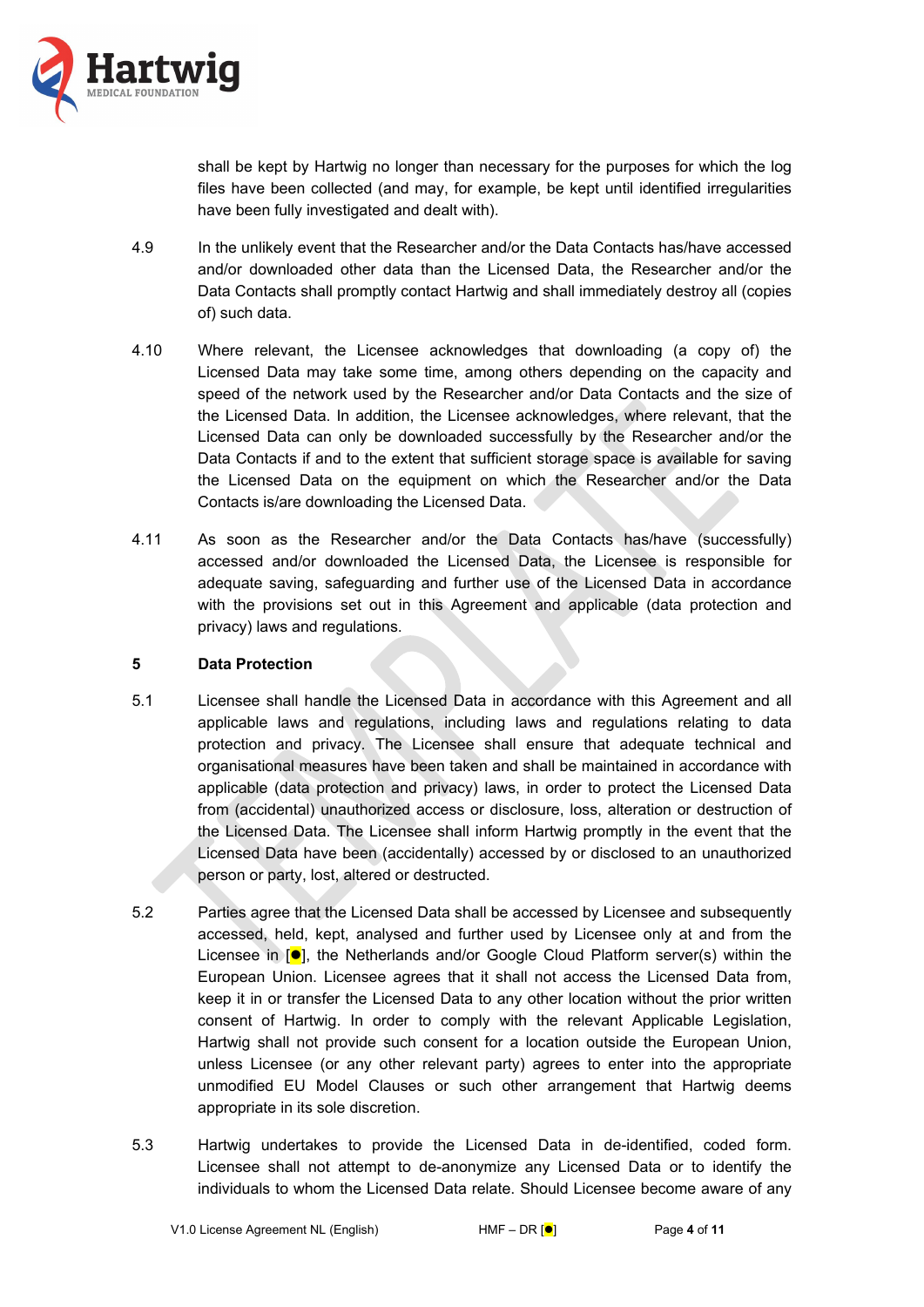

identifiable personal data included in the Licensed Data, Licensee shall immediately inform Hartwig and follow Hartwig's instructions to either delete or destroy such personal data or have those personal data deleted or destroyed by any party or person that has access to the personal data. This clause [5.3](#page-3-0) shall not apply with respect to Licensed Data relating to Licensee's own patients as included in the Licensed Data, where applicable.

- 5.4 Licensee agrees and acknowledges that any person whose data have been included in the Licensed Data has the right to request for rectification or erasure of his/her personal data. Licensee shall ensure that the relevant personal data is rectified or erased immediately upon the first request of Hartwig.
- 5.5 In the event that Licensee shall link the Licensed Data to data in another database or databases, Licensee is required to perform a data protection impact assessment, in order to establish whether the linkage of databases is permissible in the context of the Project.

### <span id="page-4-0"></span>**6 Confidentiality**

- 6.1 Licensee acknowledges and understands the sensitive nature of the Licensed Data and the absolute need to treat and keep the Licensed Data secured and confidential. Licensee shall maintain strict confidentiality with respect to the Licensed Data and shall:
	- (a) ensure that the Licensed Data are only accessible to persons who require such access for the Project and shall not distribute, disclose or disseminate the Licensed Data to any other person(s);
	- (b) keep all documents and materials which constitute or contain the Licensed Data in safe custody, meaning that Licensee shall undertake adequate technical and organisational (security) measures to prevent any unauthorized access to the Licensed Data. Licensee shall promptly provide Hartwig with written information on the safety measures applicable at any time upon the request of Hartwig and agrees to undertake further safety measures deemed necessary by Hartwig.
- 6.2 Licensee shall impose the confidentiality and data protection obligations included in this clause upon any person that is granted access to the Licensed Data (including but not limited to the Researcher and/or the Data Contacts) by written agreement and shall see to it that these persons shall at all times fully comply with such obligations. Licensee shall at all times remain fully responsible for any breach of these obligations by any person to whom the Licensee provided access to the Licensed Data.
- 6.3 The confidentiality obligations set forth in this Agreement shall not apply regarding information and/or data that:
	- (a) is generally known or, without the Licensee's fault, becomes generally known, or
	- (b) has been legitimately obtained by a third party, or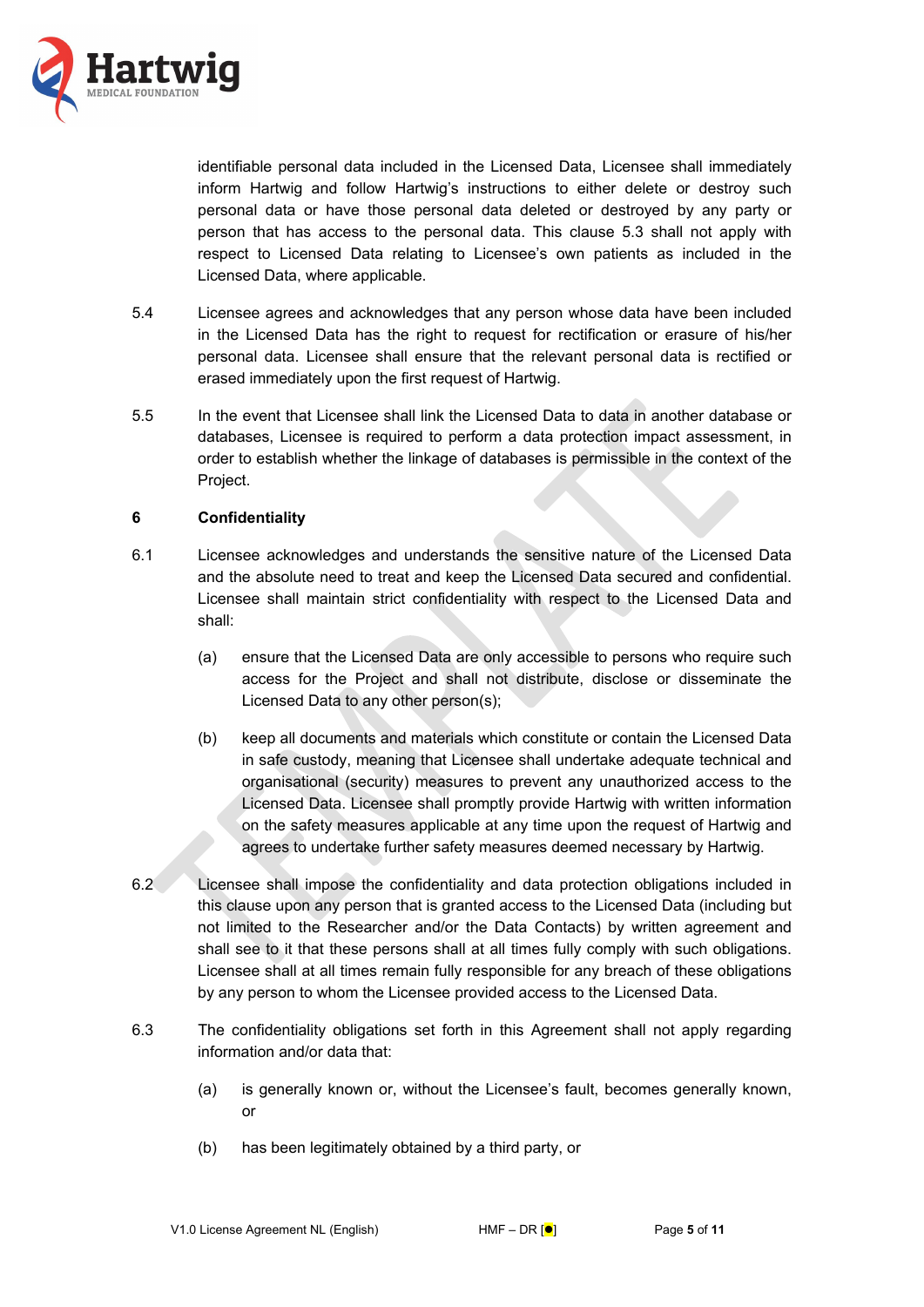

- (c) is already known to the Licensee or has been developed independently of the use of the Licensed Data, or
- (d) has to be disclosed as a result of a governmental or court order.
- 6.4 Expiration or termination of this Agreement for whatever reason shall not affect the Licensee's confidentiality obligations as set forth in this Agreement.

## <span id="page-5-2"></span>**7 Intellectual property rights and know how**

- 7.1 Hartwig is exclusively entitled to its Database and Licensee shall not have any rights on or in relation to this Database.
- 7.2 Each Party shall remain the owner of any intellectual property rights and/or any knowledge gained or developed by such Party prior to the conclusion of this Agreement or yet to be developed outside the scope of this Agreement.
- 7.3 Under no circumstance shall the Database and/or the Licensed Data (including any additions thereto and/or alterations or updates thereof) become the property of Licensee. Nothing in this Agreement shall construe the transfer of any rights, title or interest in any knowledge, intellectual property and/or data to Licensee.

### <span id="page-5-1"></span>**8 Publications**

- 8.1 Licensee may publish the results of the Project with respect to the Licensed Data, provided that such publication does not include any of the (original/raw) Licensed Data itself but only (research and/or statistical) data that were compiled by using the Licensed Data and which do not contain any personal data and/or personally identifiable information. Licensee is further explicitly prohibited from providing to any party or otherwise disclosing the Licensed Data in connection with a publication for purposes of verification of the Project or any other purpose and Licensee shall refer any party that wishes to receive access to Licensed Data for purposes of verifying the Project to Hartwig.
- 8.2 Licensee shall notify Hartwig of any contemplated publication containing and/or partially or entirely based on Licensed Data or containing any statements related to Hartwig's Database prior to publication.
- <span id="page-5-0"></span>8.3 Licensee acknowledges that the Licensed Data contain data obtained from third party medical institutions/centres and/or research performed by such third parties. Licensee agrees to acknowledge the contribution of these third parties in (contemplated) publications in accordance with (i) the at the time of publication prevailing Publication Policy of Hartwig as published on the website of Hartwig and the current version of which is attached hereto as **Annex III** and (ii) commonly accepted international standards and practices.
- 8.4 In order to enable Licensee to comply with its obligations as set out in clause [8.3,](#page-5-0) Hartwig shall, when making available the Licensed Data to Licensee or shortly thereafter, inform the Licensee on further details regarding the Licensed Data originating from third parties as provided for in the Publication Policy of Hartwig.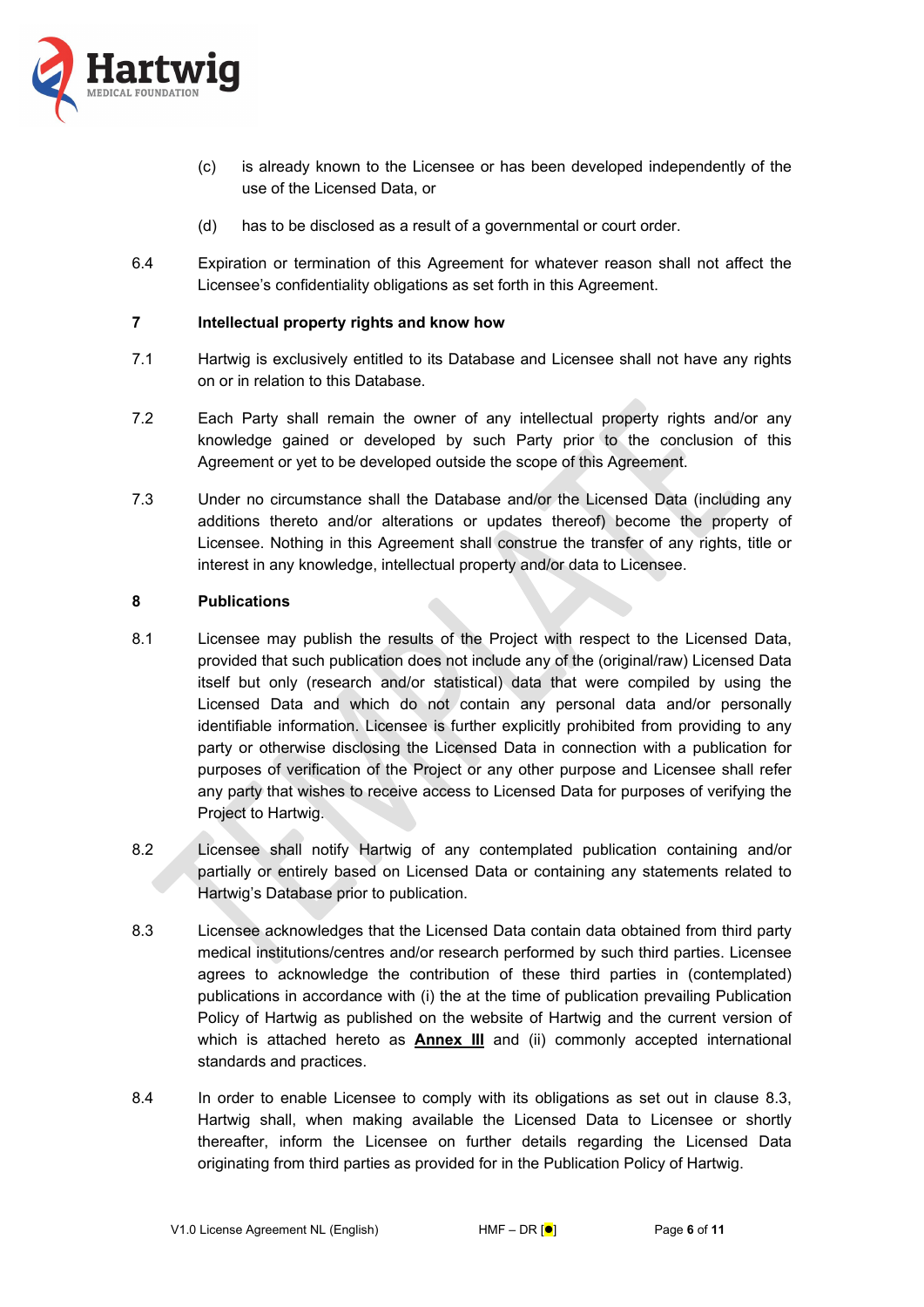

- 8.5 Hartwig is entitled to publish the following information regarding the Project on its website: name of requesting researcher on Data Access Request Form, center of requesting researcher, date of the Data Access Request Form, (general) title of the Project and brief summary of the Project as stated in the Data Access Request Form and any other information as explicitly agreed in writing between the Parties.
- 8.6 Licensee shall impose the (publication) obligations provided in this clause [8](#page-5-1) by written agreement upon any person that is granted access to the Licensed Data and shall see to it that such persons shall at all times fully comply with these obligations. Licensee shall at all times remain fully responsible for any breach of these obligations by any of the persons to whom the Licensee provided access to the Licensed Data.

## **9 Limitation of liability**

- 9.1 No warranty is given by Hartwig as to the accuracy or completeness of any Licensed Data.
- 9.2 Regardless of the basis of Licensee's claim (whether based on this Agreement, a relating agreement or tort), Hartwig's liability shall in any event never exceed the amount of any direct damages actually suffered by Licensee.
- 9.3 Under no circumstances Hartwig shall be liable towards Licensee for:
	- (a) special, incidental, indirect, consequential or punitive damages;
	- (a) lost profits, business, revenue, goodwill, or anticipated savings; and/or
	- (b) any third party claim against Licensee.
- 9.4 Licensee agrees to defend, indemnify and hold Hartwig harmless against any liability, losses, damages or costs (including any legal costs) incurred or suffered by Hartwig as a result of any breach, negligent act or omission or wilful misconduct on the part of Licensee or its affiliates, employees, subcontractors and any (other) third parties (if any), arising either directly or indirectly from the performance (or non-performance) by Licensee of any of its obligations under this Agreement.

# **10 Compliance and audit**

- 10.1 Both Parties covenant that all of their activities under and/or pursuant to this Agreement shall at all times comply with the Applicable Legislation.
- 10.2 At first request of Hartwig, Licensee shall provide information and documentation in order for Hartwig to be able to verify compliance by Licensee with this Agreement. Furthermore, at request of Hartwig, Licensee shall permit Hartwig, or its representatives, to have access to the Licensed Data and systems on which the Licensed Data are stored to inspect compliance by Licensee with this Agreement. Such inspection shall be conducted during normal business hours, on a date agreed upon by the Parties and in the presence of a representative of Licensee.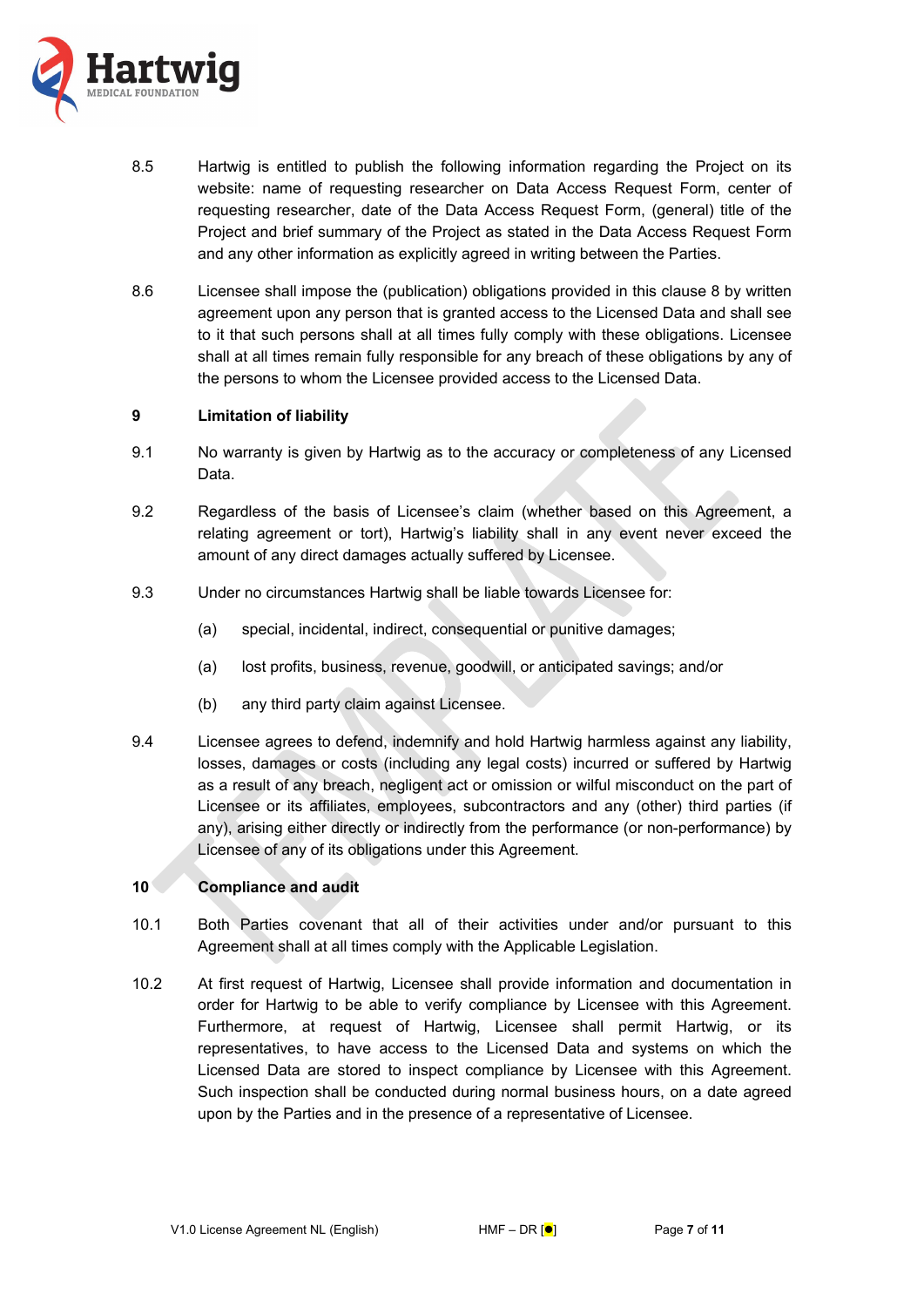

### <span id="page-7-0"></span>**11 Term and termination**

- 11.1 This Agreement shall commence as of the Effective Date and will continue until, whichever comes earlier, either completion of the Project (i.e. the first publication in relation to the Project), or expiration of the period of time as set forth in clause [4.1](#page-1-1) of this Agreement, after which this Agreement shall automatically terminate unless terminated earlier in accordance with this clause [11.](#page-7-0)
- 11.2 Either Party may terminate this Agreement at its own discretion by written notice to the other Party taking into account a notice period of at least one (1) month.
- 11.3 Hartwig may terminate this Agreement with immediate effect by written notice to the Licensee in case Hartwig in its sole discretion concludes that this Agreement or the execution thereof by Hartwig is contrary to the Applicable Legislation or (an) order(s) by a competent authority, court or tribunal.
- 11.4 Either Party may terminate this Agreement with immediate effect, by written notice to the other Party in the event that:
	- (a) the other Party breaches a material obligation or fails to perform any of the material terms or conditions of this Agreement and/or any agreements resulting therefrom; and
	- (a) such breach or failure is not capable of remedy; or
	- (b) such breach or failure, if capable of remedy, is not remedied within thirty (30) days after written notice from the rescinding Party requiring such breach or failure to be remedied.
- 11.5 Either Party may terminate this Agreement with immediate effect, in whole or in part, by written notice to the other Party in the event that:
	- (a) the other Party ceases to pay its debts, becomes insolvent or an order is made or a resolution is passed for the liquidation, administration, winding up or dissolution of the other Party (other than for the purposes of a solvent amalgamation or reconstruction) or an administrative or other receiver, manager, liquidator, administrator, trustee or similar officer is appointed to administer all or any substantial part of the assets of the other Party or the other Party requests for a moratorium, enters into or proposes any composition or arrangement with its creditors generally, or anything analogous to the foregoing arises in any applicable jurisdiction; or
	- (b) the other Party terminates its business.
- 11.6 Hartwig may terminate this Agreement with immediate effect in the event that (a) Licensee directly or indirectly comes under the control of a third party or enters into a legal merger with such third party and such acquisition of control or merger harms or may harm the interest of Hartwig to such extent that Hartwig cannot reasonably be expected to continue this Agreement, or (b) Licensee (knowingly or unknowingly) acts contrary to any restriction applicable to Hartwig with respect to the Licensed Data.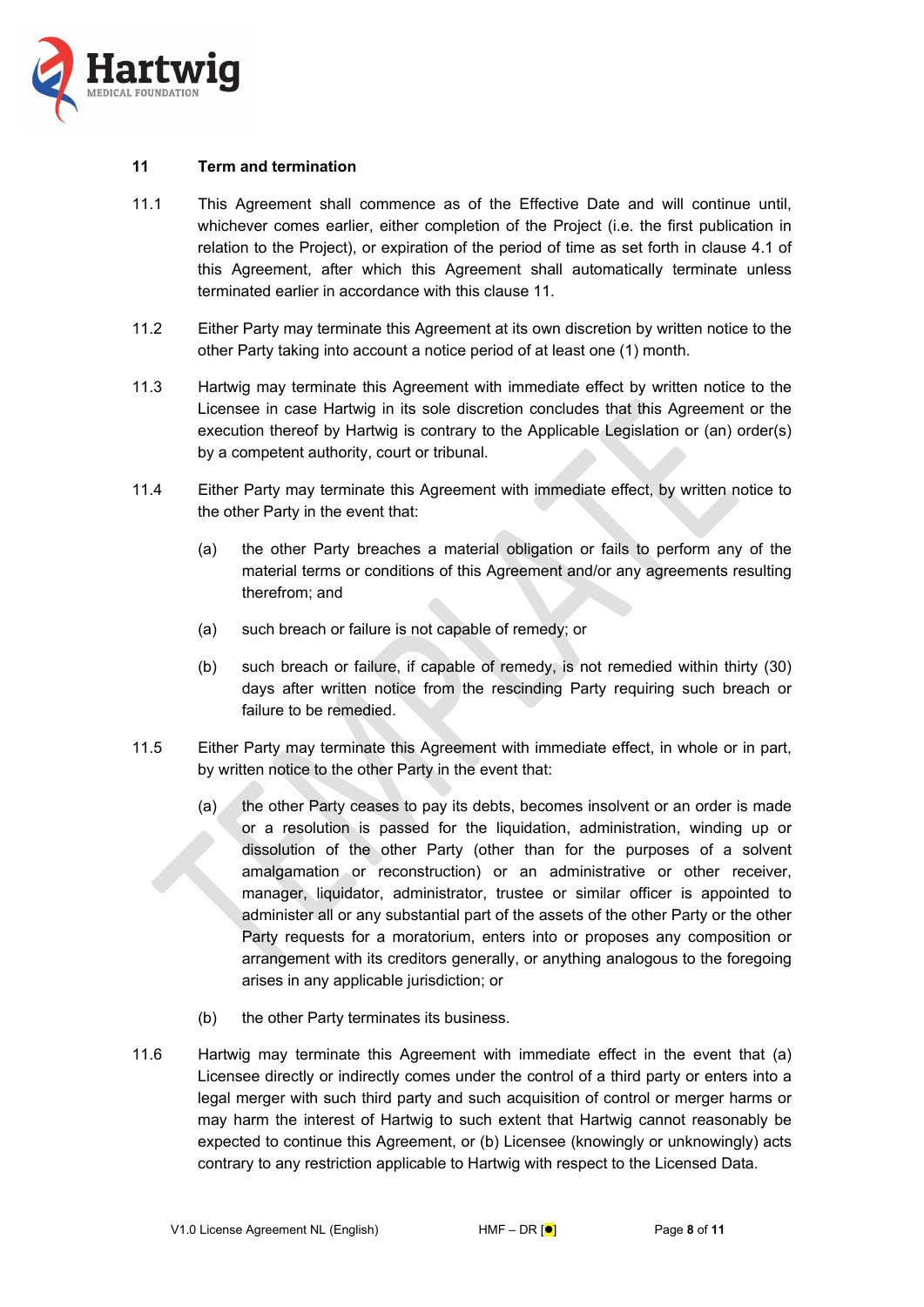

### **12 Consequences of termination**

- <span id="page-8-0"></span>12.1 Upon termination of this Agreement, Licensee shall, promptly and without charge to Hartwig:
	- (a) at Hartwig's option, either return to Hartwig or destroy, all carriers of the Licensed Data which it has obtained from Hartwig in connection with this Agreement, and also all copies thereof which are in its possession at that time;
	- (b) remove all Licensed Data that are at that time stored in its computer system, files, or both; and
	- (c) no longer use the Licensed Data in any manner whatsoever, with the understanding that the results of the Project (not being the original Licensed Data themselves) may continue to be used by Licensee for publication purposes in accordance with this Agreement.
- <span id="page-8-1"></span>12.2 Notwithstanding the provision in clause [12.1,](#page-8-0) the Licensee shall be entitled to keep one (1) copy of the Licensed Data, but only in order to comply with retention obligations pursuant to Applicable Legislation to which the Licensee is subject in order to verify and reproduce the Project as set forth in the Data Access Request Form. In the event that the (copy of) the Licensed Data is used by Licensee to verify or reproduce the Project as set forth in the Data Access Request, the Licensee shall inform Hartwig hereof in advance. The terms of this Agreement shall fully apply to the Licensee with respect to the use of the (copy of the) Licensed Data as provided for in this clause [12.2](#page-8-1).
- 12.3 Expiration or termination of this Agreement for whatever reason shall not prejudice the provisions which by their nature must be deemed to survive termination, including but not limited to clause [6](#page-4-0), [7](#page-5-2), [8.3](#page-5-0) and [12.2.](#page-8-1)

### **13 Assignment**

13.1 Neither this Agreement nor any right or obligation hereunder can be transferred or assigned in whole or in part by any Party without the prior written consent of the other Party.

### **14 Notices**

14.1 Any communication required or permitted to be given under this Agreement between Parties shall be in writing by letter or email and shall be sent to the following addresses:

### **Stichting Hartwig Medical Foundation**

| Address   | Science Park 408, 1098 XH Amsterdam, the Netherlands |
|-----------|------------------------------------------------------|
| Attn.     | the Board                                            |
| Telephone | +31 (0)20 235 2640                                   |
| Email     | info@hartwigmedicalfoundation.nl                     |

### **[ Licensee] [ in the event of a consortium, list all consortium parties]**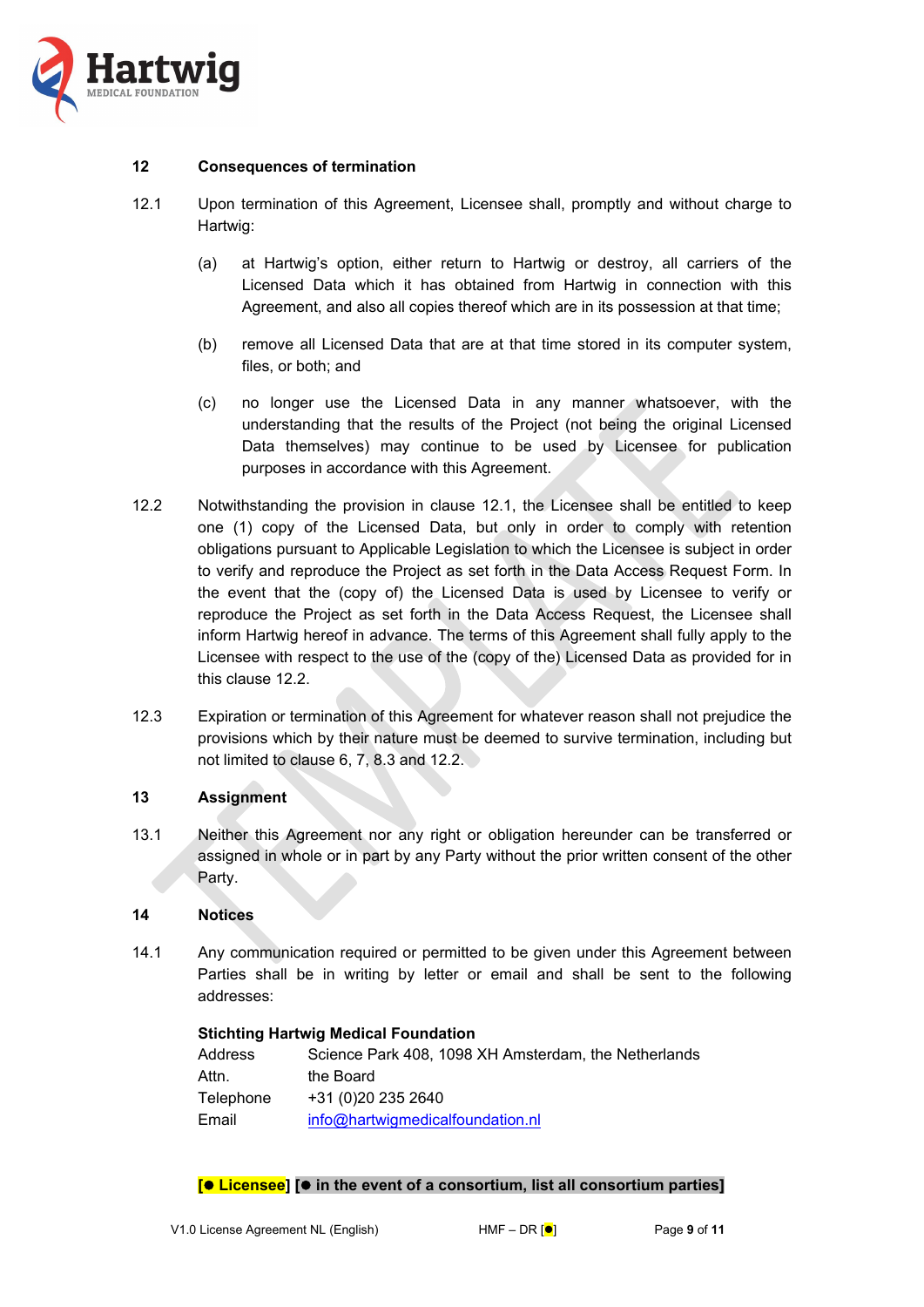

| Department | <b>iol</b>   |
|------------|--------------|
| Attn.      | [ <b>O</b> ] |
| Address    | [ <b>O</b> ] |
| Telephone  | ioi          |
| Email      | loi          |

## **15 Applicable law and jurisdiction**

- 15.1 This Agreement and any agreements entered into pursuant to or in connection with this Agreement (including but not limited to claims based on tort) shall be governed by and construed in accordance with the laws of the Netherlands.
- 15.2 Any dispute arising out of or in connection with this Agreement (including but not limited to claims based on tort) or further agreements resulting here from will in first instance be submitted to the exclusive jurisdiction of the competent court in Amsterdam, the Netherlands.

# **16 Miscellaneous**

- 16.1 Neither Party's failure to exercise any of its rights hereunder shall constitute a waiver of such rights or in any other way prejudice such rights.
- 16.2 If any provision of this Agreement is declared void or unenforceable by any court or tribunal of competent jurisdiction, the other provisions of this Agreement shall remain to be of effect. Parties shall endeavour to replace any void or unenforceable provision by a valid provision which reflects the parties' original intent to the greatest possible extent.
- 16.3 The applicability of any general terms and conditions of Licensee to this Agreement is herewith expressly excluded.

*[signature page follows]*